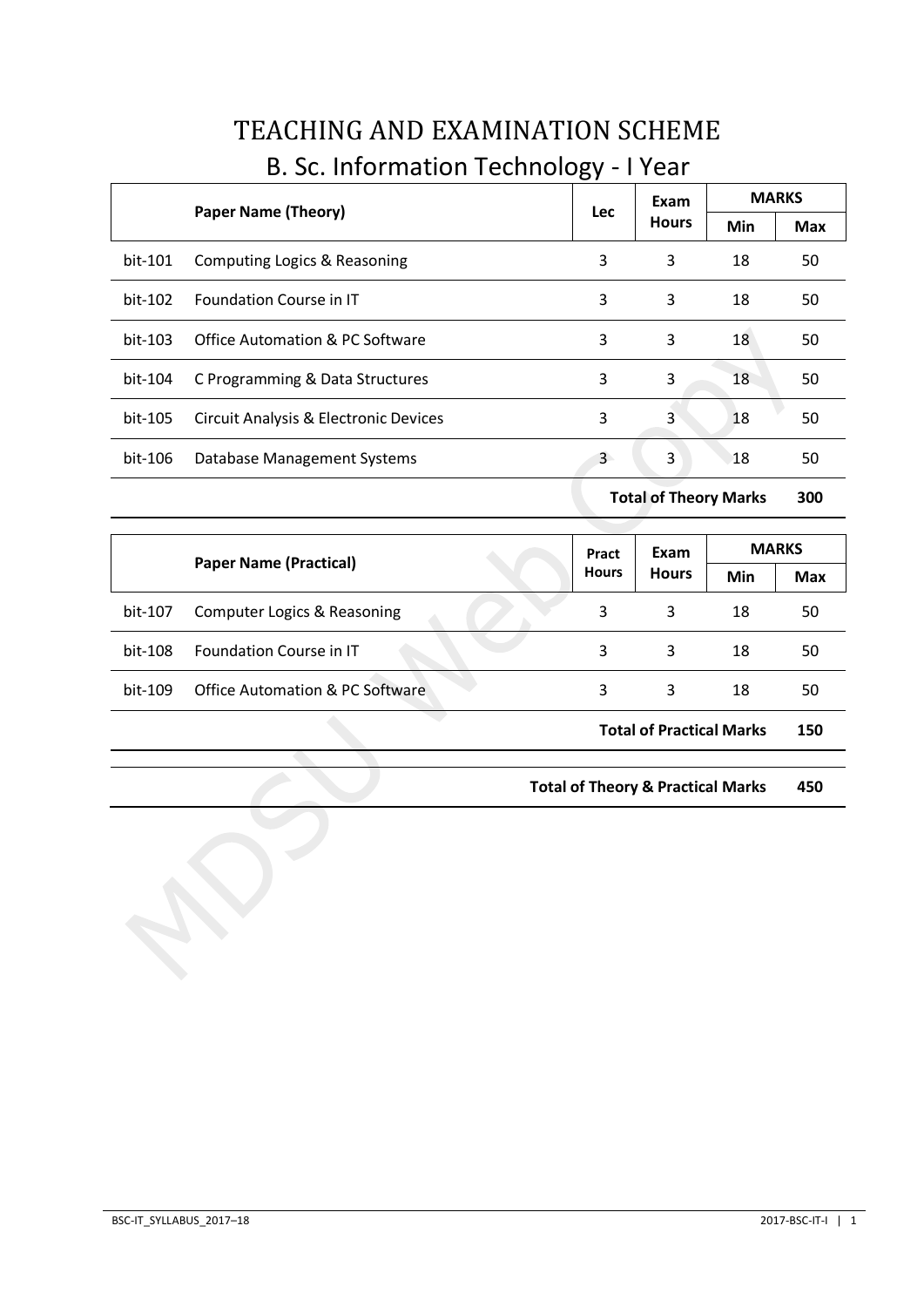# **B. Sc. (Information Technology) Scheme of Examination**

# **Theory:**

## **Part A:**

- 1. 10 Question of 1.5 mark each 15 marks
- 2. Answer should not exceed more than 50 words
- 3. All questions are compulsory

## **Part B:**

- 1. 5 Questions of 3 marks each 15 marks
- 2. Answer should not exceed more than 50 words
- 3. All questions are compulsory

## **Part C:**

- 1. 3 Questions of 7+7+6 marks each 20 marks.
- 2. There will be an internal choice in each question.
- 3. Answer should not exceed 400 words

## **Practical & Projects:**

Practical exams shall be conducted by one internal and one external examiner of a batch of 40 students in a day.

Duration of Practical exam is 3 hours.

A Laboratory Exercise File should be prepared by each student for each practical paper and should be submitted during practical examinations.

Practical of 50 marks distribution is as under:

- a. 30 marks for practical examination exercise for 3 questions
- b. 10 marks for Viva-voce
- c. 10 marks for Laboratory Exercise File

The number of paper and the maximum marks for each paper are shown against each subject separately. It will be necessary for a candidate to pass in the theory part as well as the practical part of a subject/paper, wherever prescribed, separately.

Classification of successful candidates shall be as follows:

| <b>First Division</b>  | 60% | of the aggregate marks prescribed at (a) Part I |
|------------------------|-----|-------------------------------------------------|
|                        |     | Examination, (b) Part II Examination,           |
| <b>Second Division</b> | 48% | (c) Part III Examination, taken together        |

All the rest shall be declared to have passed the examination, if they obtain the minimum pass marks in each subject viz. 36% no division shall be awarded at the Part I and Part II examination.

Note:

Eligibility for admission in First year of B. Sc. (IT) is 10+2 with Science examination of any board with at least 50% marks. As regards admission on reserved category seats government rules will be applicable.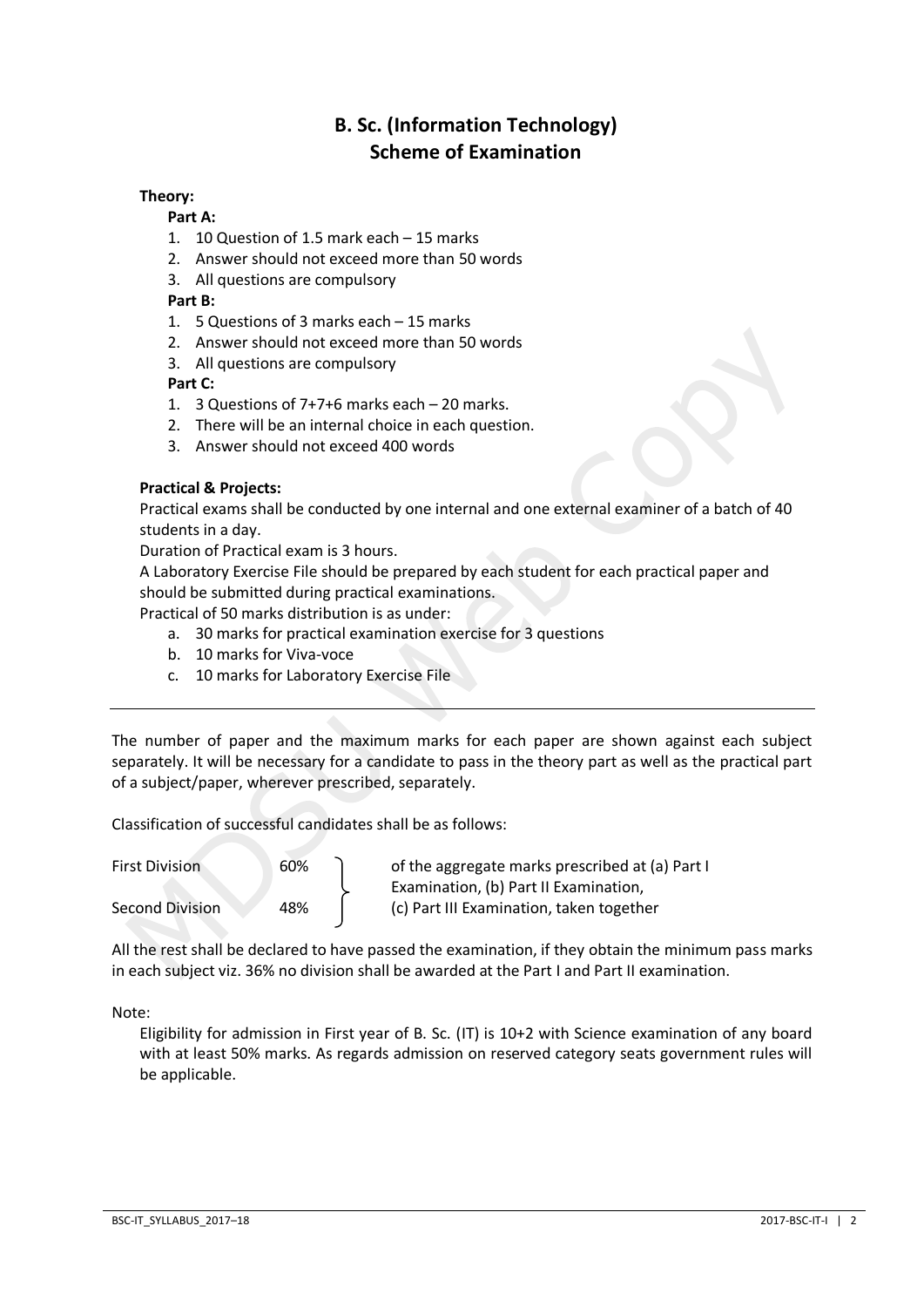| <b>Duration: 3 hours</b> | <b>Max Marks: 50</b> |
|--------------------------|----------------------|
|                          |                      |

## **bit-101Computing Logics & Reasoning**

Number systems: Natural numbers, integers, rational numbers, real numbers, complex numbers, arithmetic modulo a positive integer (binary, octal, decimal and hexadecimal number systems), radix r representation of integers, representing negative and rational numbers, floating point notation.

Binary arithmetic, 2's complement arithmetic, conversion of numbers from one of binary/ octal/decimal/hexadecimal number system to other number systems, codes (natural BCD, Excess-3, gray, octal, hexadecimal, alphanumeric – EBCDIC and ASCII) error codes.

Law of formal logic, connectivity, propositions, conditional statements, WFF, tautology, contradiction, logical equivalence, law of logic, duality, logical implications, normal forms, sets, subsets, finite and infinite sets, universal, power, disjoint sets, property of sets, union, intersection sets, distributive, compliment and property of compliment, Venn diagram, difference, cartisan product set.

Relation property, irreflexive, asymmetric, compatible universal complimentary relation, equivalence class, coordinate diagram, transitivity extension, closure, matrix representation and digraph, functions, mapping, composition of functions, associative mapping, inverse mapping, characteristic functions, recursions, linear recursion relation, non-homogenous relations.

Partial ordering, total order set, dual order, Hasse Diagram, Lexicographic ordering, least and greatest element, minimal and maximal element, upper and lower bound, well-order set, operations, well-ordering theorem, lattices property, bounded lattices, direct product, Boolean algebra, homomorphism, minimization function, gates, Boolean algebra and applications.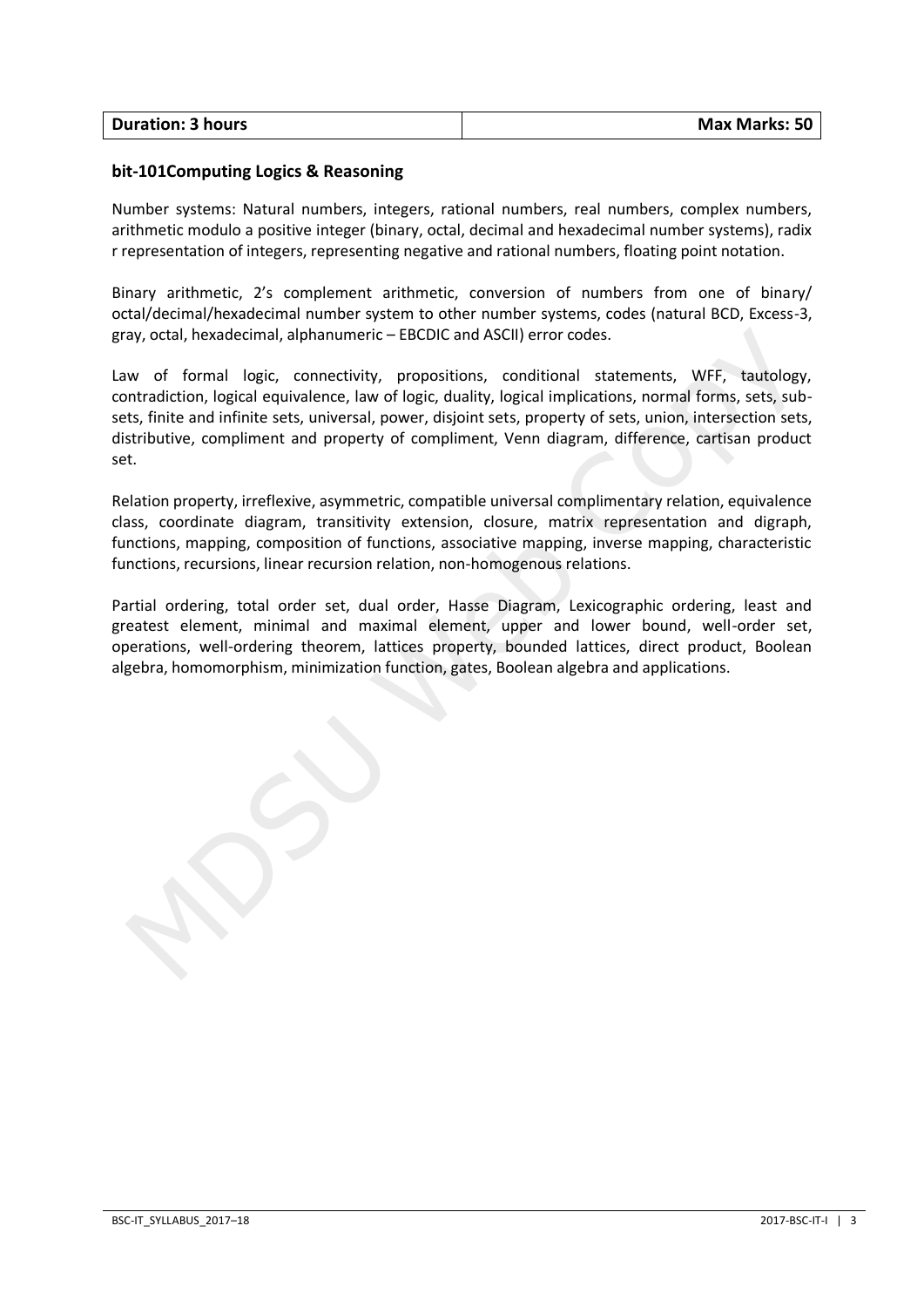| <b>Duration: 3 hours</b> | <b>Max Marks: 50</b> |
|--------------------------|----------------------|
|                          |                      |

#### **bit-102Foundation Course in IT**

Introduction to Computer: Definition, Characteristics, Classification of Computers, Analog Computers, Digital Computers, Hybrid Computers, Classifications of computer on the basis of size and speed, different type of computers, generation of computers.

Computer keyboard, pointing devices, mouse, track ball, touch pad, joystick, touch – sensitive screens, pen – based systems, digitizer, data scanning devices, optical recognition systems, bar code readers, optical mark readers, optical scanners, drum scanners, hand scanner, flatbed scanner, web camera, game pad, digital camera.

Hard copy devices: Printer, impact printers, daisy wheel, dot matrix printer, line printer, chain printers, comb printers, non-impact printers, DeskJet, inkjet printers, laser printer, thermal transfer printer, barcode printers.

Computer Display: CRT, LCD, projection displays, plasma display panel, display standard, monochrome display adapter, HGA, CGA, EGA, VGA, MGA, SVGA, XGA, QVGA, SXGA, UXGA

Introduction to memory, classifications, random-access memory, volatile memory, non-volatile memory, flash memory, read-only memory, secondary memory, the cache memory, auxiliary storage memory, memory hierarchy, storage devise, magnetic tape, magnetic disk, floppy disk, hard disks, CD, DVD, magneto-optical.

Number system, binary, octal, hexadecimal, addition, subtraction, multiplications, computer code: BCD, ASCII, EBCDIC code, Excess-3 code, gray code, software, User interface, system software, programming software, application software logic gates and Boolean algebra representation and simplifications by kMap.

Computer Viruses: Introduction, history, types of computer viruses, classification of viruses ways to catch a computer virus, symptoms of a computer virus.

Application of computer: Desktop publishing, sports, design and manufacturing research and design, military, robotics, planning and management, marketing, medicine and health care, arts, communications, scientific, education.

Introduction of internet, history, IP, TCP and UDP, application protocol, world wide web, how the web works, web standards, website, overview, types of websites, electronic mail, internet, e-mail header, saved message file extension, messages and mailboxes, introduction to intranet, uses, advantages, disadvantages.

Introduction to data warehouse, components of a data warehouse, different methods of storing data in a data warehouse, advantages of using data warehouse.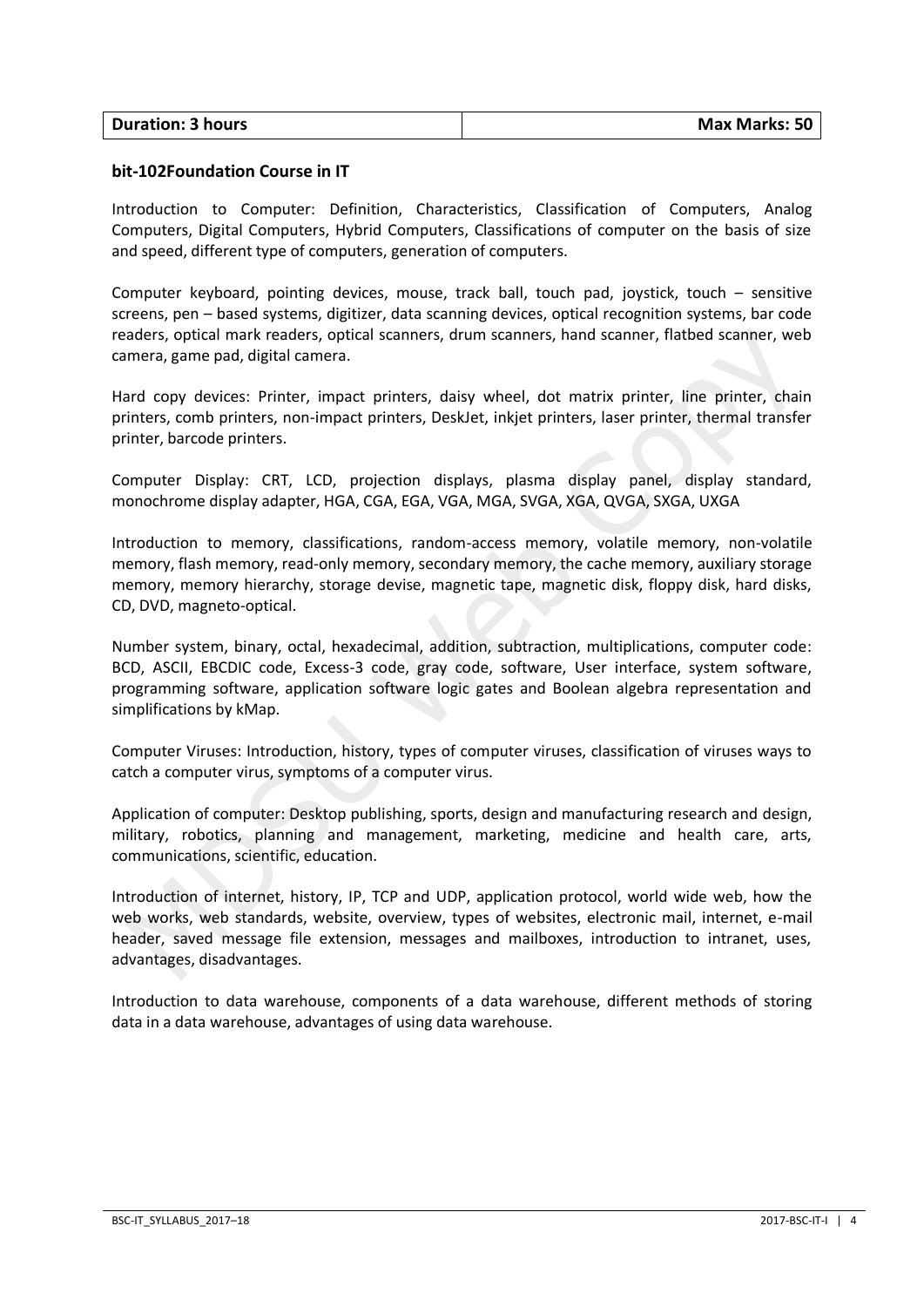| <b>Duration: 3 hours</b> | <b>Max Marks: 50</b> |
|--------------------------|----------------------|
|                          |                      |

#### **bit-103Office Automation & PC Software**

#### MS-Windows:

Introduction to MS Windows, concept of GUI, windows explorer, control panel, accessories, running applications under MS Windows

Microsoft Word - Word Processing Basics , Features of MS Word ,Typing ,inserting , selecting and deleting Text ,Format Painter ,Find and Replace, Paragraph Attributers , Moving, Copying and Pasting Text ,Columns , Drop Caps , Change Case ,Page Setting ,Illustration, Picture, Shapes, SmartArt, Screenshot ,Create Table ,Table Design View ,Link ,Hyperlink ,Bookmark ,Table Layout ,Comments ,Header & Footers ,Design Tab ,Page Setup & Printing ,Table of Contents ,Footnotes ,Mail Merge ,Review Tab ,View Tab, Document template.

Microsoft Excel - Introducing Excel ,Recognizing Interface Features Unique to Excel , Understanding Workbook Structure ,Navigating through Workbooks ,Making Workbook Selections .The Basics Of Data -Entering Text , Entering Dates & Numbers ,Editing Cell Entries ,Copying & Moving Data, Filling a Series, Managing Workbook Structure - Modifying Workbook & Worksheet Structure, Resizing Worksheet Elements, Hiding Workbook Component ,Workbook Protection, Formatting Cells - Applying Basic Formatting ,Formatting Numbers ,Exploring the Format Cells Dialog Box ,Creating & Applying Cell Styles ,Conditional Formatting, Working With Formulas - Excel Calculations ,Entering Formulas ,Formula Auditing, The Basics Of Functions - Using Basic Functions , Controlling Calculation Options ,Linking Worksheets ,Working With Graphics -Adding Clip Art ,Add an Image From a file, Image Adjustment, Working With Charts - Creating Charts , Modifying Chart Design ,Working with Chart Layout & Format, Working With Hyperlink - Using Bookmark ,External Link ,Sorting, Filtration And Validation - Sorting Data ,Filtering Data ,Data ValidationCustomizing Excel - Customize Tabs, Recording a Macro, Running a Macro.Preparing Files For Distribution - Print Area, Print Titles & Sheet Options, Renaming Sheets & Adding Headers/Footers, Printing Worksheets

Microsoft PowerPoint-Exploring the PowerPoint Interface, Views, Navigation & Keyboard Shortcuts, Setting Options & Saving Files, PowerPoint Design Essentials, Setting Up a New File, Changing Backgrounds, Placeholders & Bullets, Adjusting Placeholders, Adding Headers & Footers, Saving PowerPoint Templates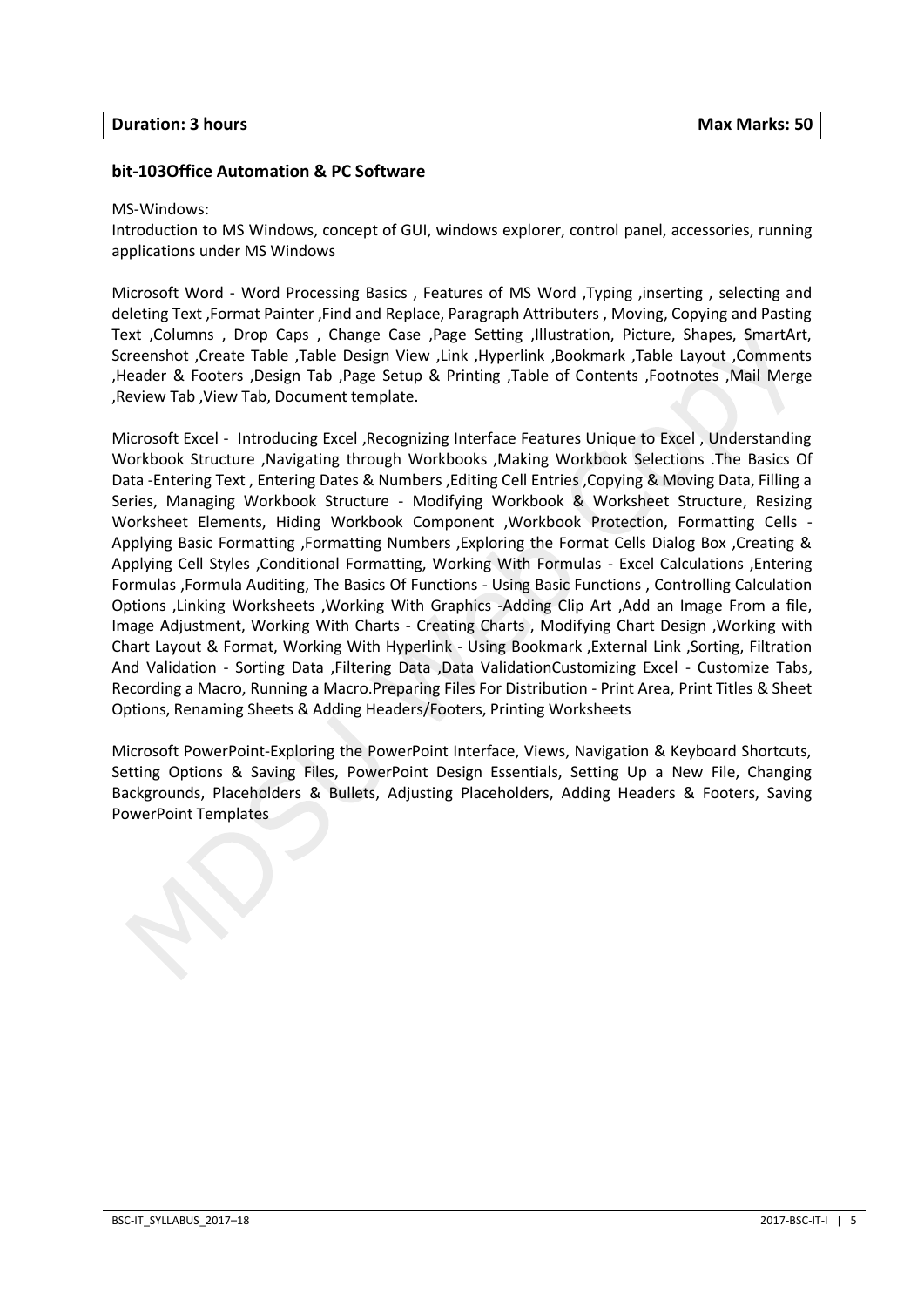| <b>Duration: 3 hours</b> | <b>Max Marks: 50</b> |
|--------------------------|----------------------|
|                          |                      |

## **bit-104C Programming & Data Structure**

Overview of C Language: History of C, Character set, C tokens, Identifiers, Keywords,Data types, Variables, Constants, Symbolic Constants , Operators in C, Hierarchy ofOperators, Expressions, Type Conversions and Library Functions.

Managing Input and Output Operation: Formatted and Unformatted I/O Functions,Decision making, branching and looping: Decision Making Statements - if Statement, if–else statement, nesting of ifelse statements, else–if ladder, switch statement,?: operator

Looping - while, do-while, for loop, Nested loop, break, continue, and goto statements.Functions: Function Definition, prototyping, types of functions, passing arguments tofunctions, Nested Functions, Recursive functions.

Arrays: Declaring and Initializing, One Dimensional Arrays, Two Dimensional Arrays,Multi-Dimensional Arrays - Passing arrays to functions. Strings: Declaring andInitializing strings, Operations on strings, Arrays of strings, passing strings to functions.Storage Classes - Automatic, External, Static and Register Variables.

Structures-Declaring and Initializing, Nested structure, Array of Structure, PassingStructures to functions, Unions, typedef, enum, Bit fields. Pointers – Declarations,Pointer arithmetic, Pointers and functions, Call by value, Call by reference, Pointers andArrays, Arrays of Pointers, Pointers and Structures. Meaning of static and dynamicmemory allocation, Memory allocation functions.

Data Structures: Arrays, stacks, queues, d-queue, linked lists, single link list, double link list, trees, threaded tree, b-tree, graphs, depth first search, breath first search, kruskal algorithm, prism algorithm, prefix, postfix, infix, in-order, pre-order, post-order, recursive functions.

Sorting: Internal and external sorting, Quick Sort, merge sort, bubble, insertion, selection sorting.

Shortest path, travel salesman problem

Searching techniques and merging algorithms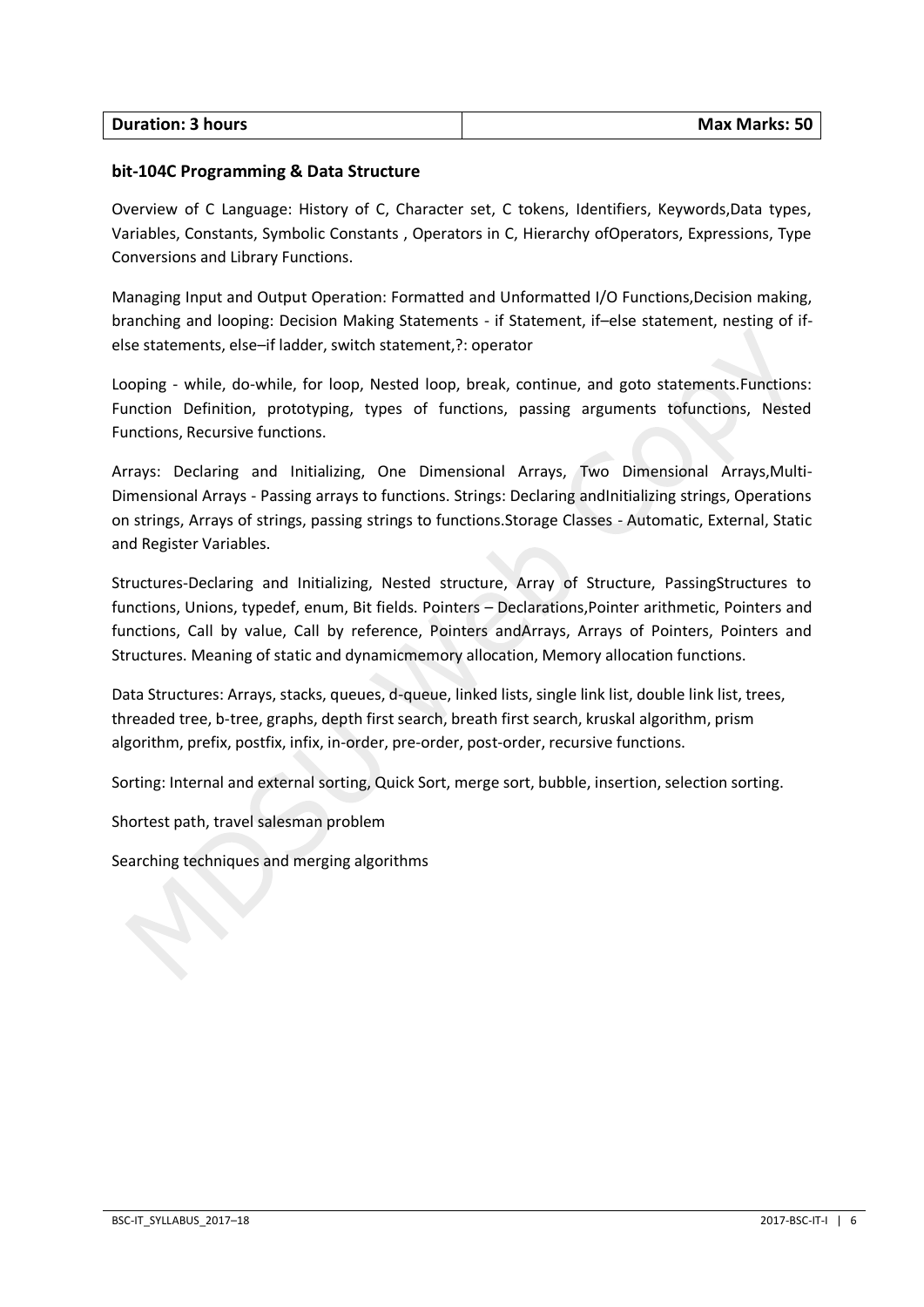| <b>Duration: 3 hours</b> | <b>Max Marks: 50</b> |
|--------------------------|----------------------|

# **bit-105Circuit Analysis & Electronic Device**

Number Systems and Codes:- Binary, Decimal , Octal, Hexadecimal and their inter-conversions

Codes: BCD, Excess-3, Gray code etc.

Digital electronic signals and switches: - Concept on digital signal, logic levels, Activehigh, Active low signals, Switching Characteristic of Semiconductor diode,Transistor.

Logic Gates: - AND, OR, NOT, NOR, NAND, EX-OR, EX-NOR operations and theirtruth table. Boolean algebra and reduction techniques: - K-Maps and Quine, McClusky.

Arithmetic Operations: - Binary Addition, Subtraction, Multiplication, Division. 2.s Complement Subtraction. Circuits: - Half- Adder, Full Adder, Half Subtracter, FullSubtracter, 2-bit by 2-bit Multiplier , Various Code convertors.

Multiplexers (MUX):- Working of MUX, Implementation of expression using MUX.

Demultiplexers (DEMUX):- Implementation of expression using DEMUX, Decoder.FLIP FLOP s :-Concept of Sequential circuit, S-R, J-K , Preset & Clear, Master .

Slave JK D, T Flip Flops their truth tables and excitation tables, Conversion fromone type to another type of Flip Flop,registers, Logic families and theircharacteristics,characteristic of digital ICs